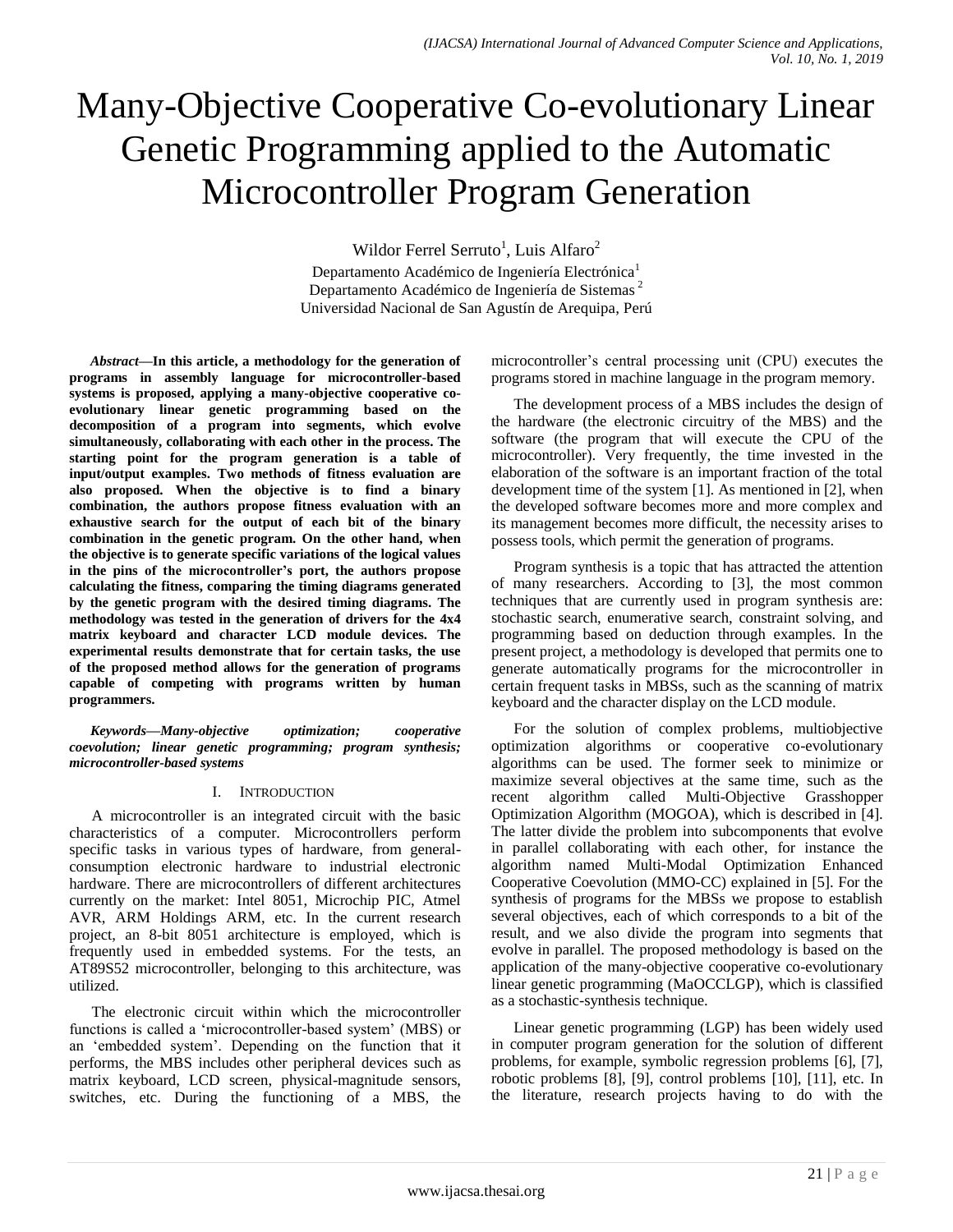application of LGP in program generation for microcontrollers are scant. In [12] LGP is applied in the automatic synthesis of programs in assembly language for the Microchip PIC18F452 microcontroller in optimal-time control problems. In [13] the authors describe the generation of the 4x3 matrix keyboard scanning program, the initialization program of the LCD screen and the character display program on LCD screen using classical multiobjective LGP following the EMOEA and NSGA II algorithms. It is concluded that the application of the NSGA II algorithm in the generation of the LCD screen drivers is not satisfactory.

The novel contribution of the present project is the application of the MaOCCLGP in the generation of microcontroller programs for specific tasks of peripheral device management: 4x4 matrix keyboard scanning and display of the two-digit decimal number on the LCD module. These problems are considered more complex than those solved in the paper [13]. The performance of the proposed methodology has been evaluated by comparing the results produced by MaOCCLGP with the results of the application of EMOEA in the generation of the mentioned programs. Also, the programs generated by MaOCCLGP have been compared with those written by a human programmer.

The subsequent sections are organized in the following way: In Section II, the theoretical fundamentals necessary to be able to understand the proposed methodology are summarized. In Section III, the problem is laid out. In Section IV, the methodology for the automatic synthesis of programs for microcontrollers is formulated. In Section V, the experimental results and validation are analyzed. In Section VI conclusions regarding the research conducted, as well as recommendations for future research are given.

# II. THEORETICAL FUNDAMENTALS

# *A. Linear Genetic Programming*

Genetic programming, introduced by John Koza [14], is a technique that uses the principles of Charles Darwin's theory of evolution in order to produce automatically programs that perform a defined task. Linear genetic programming is a variant of genetic programming, which evolves sequences of instructions in an imperative-programming language or machine language.

The control parameters for the synthesis of a program with LGP are: register quantity, initial values of the registers, program size, and population size. In [15] some important conclusions relative to the control parameters are established: a small number of working registers can produce lack of fluency in the genetic program, while a very large number of working registers can unnecessarily increase the search space. It is recommended to start the registers with the input values instead of putting in constant values. Evolving programs of a fixed length is not recommended because this would not permit one to optimize the program size. For the population size, there is no special recommendation. In the current research project, the premise that large populations permit a greater diversity but require more processing time has been considered. For this reason, the authors tried to take large populations, taking precaution that the evolution time was not too great.

# *B. Many-Objective Evolutionary Optimization*

In this work, in the generation of programs for microcontrollers, many-objective genetic programming is used. Toward this end, first, a general proposal of the multi-objective optimization problem and its relationship with the programgeneration problem will be explained.

In multi-objective optimization, two or more objectives, which in some cases could be in conflict, are optimized simultaneously [16], [17]. In the *K*-objective optimization problem, the vector  $X^* = (x_1^*, x_2^*, \dots, x_n^*)$  is searched for, which satisfies the inequality restrictions  $g_i(X) \le 0$   $(i = 1, 2, ..., m)$ and the equality restrictions  $h_i(X) = 0$   $(j = 1, 2, ..., p)$ , and minimizes or maximizes the objective function  $F(X) =$  $(f_1(X), f_2(X), ..., f_K(X))$ , where  $X = (x_1, x_2, ..., x_n)$  is the decision vector of *n* variables, and each one of the objective functions *f* performs the mapping  $f: \mathbb{R}^n \to \mathbb{R}$ .

For the problem of the automatic synthesis of programs for microcontrollers,  $X = (x_1, x_2, ..., x_n)$  represents a program in machine language (instruction sequence). Given that the problem is confronted with the use of genetic programming, the objective function  $F(X)$  is the fitness function of the genetic program that indicates the degree of similarity between the input/output table that is generated after running the genetic program and the desired table of input/output examples. The multi-objective genetic programming algorithm looks to make the table generated equal to the one desired. When this occurs, the fitness function will have the highest value. Consequently, the multi-objective optimization will look to maximize the fitness function.

For the comparison of objective vectors, Pareto's dominance concept is used, and in the search for the solution, Pareto's optimality concept is employed. Given two solutions  $X_i$ ,  $X_j$ , it is said that  $X_i$  dominates  $X_j$  in accordance with Pareto's dominance  $(X_i > X_j)$  if the following conditions are met:

$$
\forall m \in \{0, 1, ..., K - 1\}
$$
:  $f_m(X_i) \ge f_m(X_j)$  and

 $\exists m \in \{0, 1, ..., K - 1\}$ :  $f_m(X_i) > f_m(X_i)$ ,

On the contrary, it is said that  $X_i$  is a non-dominated solution with respect to  $X_i$ . A decision vector  $X^*$  is Paretooptimal if there is not another vector  $X$ , such that  $X$  dominates  $X^*$ . The set of Pareto's optimal vectors is also named Pareto front.

The method of solving multi-objective optimization problems using evolutionary algorithms is known by the name of ‗multi-objective evolutionary optimization'.

Multi-objective evolutionary algorithms are oriented for working toward a maximum of three objectives [18]. When the quantity of objectives is greater than three, it is recommended to apply algorithms that go by the name of 'many-objective evolutionary algorithms', better known by the abbreviation MaOEA. In the two problems studied in the present work, the number of objectives is seven.

In order to overcome the problems presented by an increase in objectives, there are different methods available [19]. One of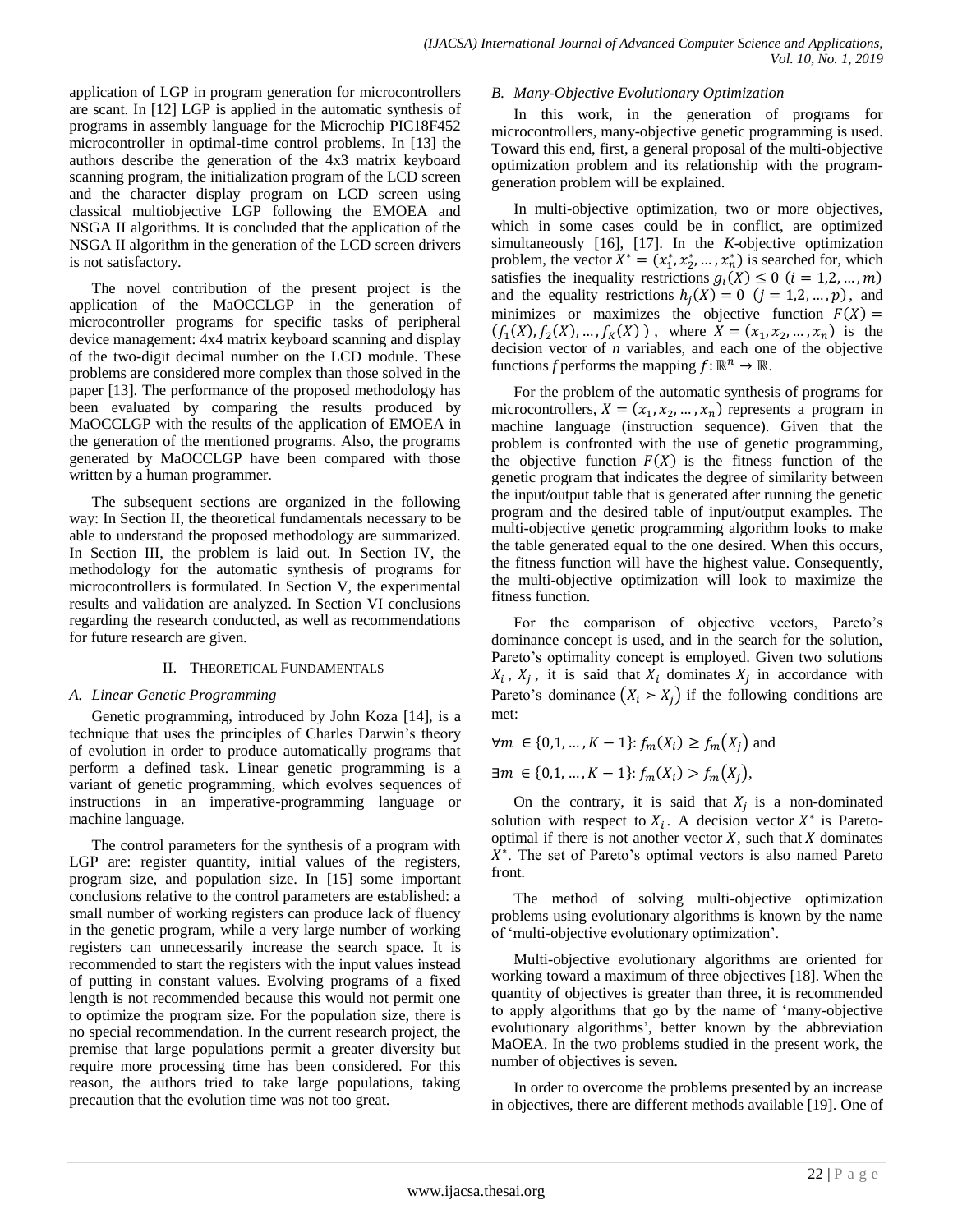these methods is based on the use of aggregation functions in order to differentiate solutions for many objectives. In the present work, the 'individual information aggregation' method is used. In the fitness function, the degree of similarity between the input/output table generated and the one desired will be diminished by a value proportional to the program size. In this way, the objective function will permit the differentiation of solutions. At the same time, its maximization will help to reduce the program size.

#### *C. Cooperative Coevolution*

Another way to solve complex problems by way of evolutionary algorithms is to use 'cooperative coevolution'. The cooperative coevolution algorithm (CCEA), which was formulated by Potter [20], is based on the "divide and conquer" strategy, and it consists of decomposing the initial problem into subcomponents, also called species, which evolve in parallel while collaborating amongst each other in the process. In a CCEA in order to calculate the fitness of an individual of a species, a complete solution is formed, combining the individual with the representatives selected from other species.

In the present work, the authors apply cooperative coevolution in the synthesis of programs for microcontrollers, for which several species are formed. Each species corresponds to a program segment. In order to form a complete solution, individuals taken from each species are concatenated (one individual per species, as is shown in Fig. 1).

#### *D. Microcontroller based Systems (MBS)*

The electronic circuitry of a MBS, depending on its application, includes other peripheral devices apart from the microcontroller that are connected to it through input/output lines. Each device possesses a way of managing and in some cases a complex protocol for communication with the microcontroller.

In the present work, in order to put the proposed methodology to the test, the MBS is composed of the microcontroller, a matrix keyboard connected to port P2 (Fig. 2), and a text LCD module connected to port P1 (Fig. 3). If one desires to connect the matrix keyboard to another port, it is necessary to verify that the port lines possess 'pull-up' resistors.







Fig. 2. 4x4 Matrix Keyboard Connection with the Microcontroller.



Fig. 3. LCD Module Connection with the Microcontroller with a 4-Bit Interface.

# III. FORMULATION OF THE PROBLEM

As the technique used in the proposed methodology is inductive programming, the starting point for the synthesis of a program is a table of input/output examples. The problem can be laid out, modifying the formulation given in [21], in the following manner: given a set of *M* input/output examples:

$$
(\mathcal{E}_0,S_0), (\mathcal{E}_1,S_1), \ldots, (\mathcal{E}_{M-1},S_{M-1})
$$

The objective is to find a program *P* that correctly transforms all the examples:

$$
P(E_0) \to S_0
$$
;  $P(E_1) \to S_1$ ; ...;  $P(E_{M-1}) \to S_{M-1}$ 

In this section, the problem is laid out regarding the generation of the matrix-keyboard scanning program and also that of the text-LCD-module display program.

#### *A. Problem of Generation of 4x4 Matrix-Keyboard Scanning Program*

In the 4x4 matrix keyboard of Fig. 2, the keys, represented as switches, have been numbered in hexadecimal code. In this system, when the user presses down on a key, the matrixkeyboard scanning program must identify the key, placing into the accumulator register (A) a binary combination which corresponds to the key pressed. The correspondence between the key number and the identifier is established in an input/output table. As an example, in Table 1, the identifiers of a 7-bit ASCII telephone keypad are shown. When there is not a key pressed, the identifier is 00h. It is assumed that only one key is pressed at a time or none.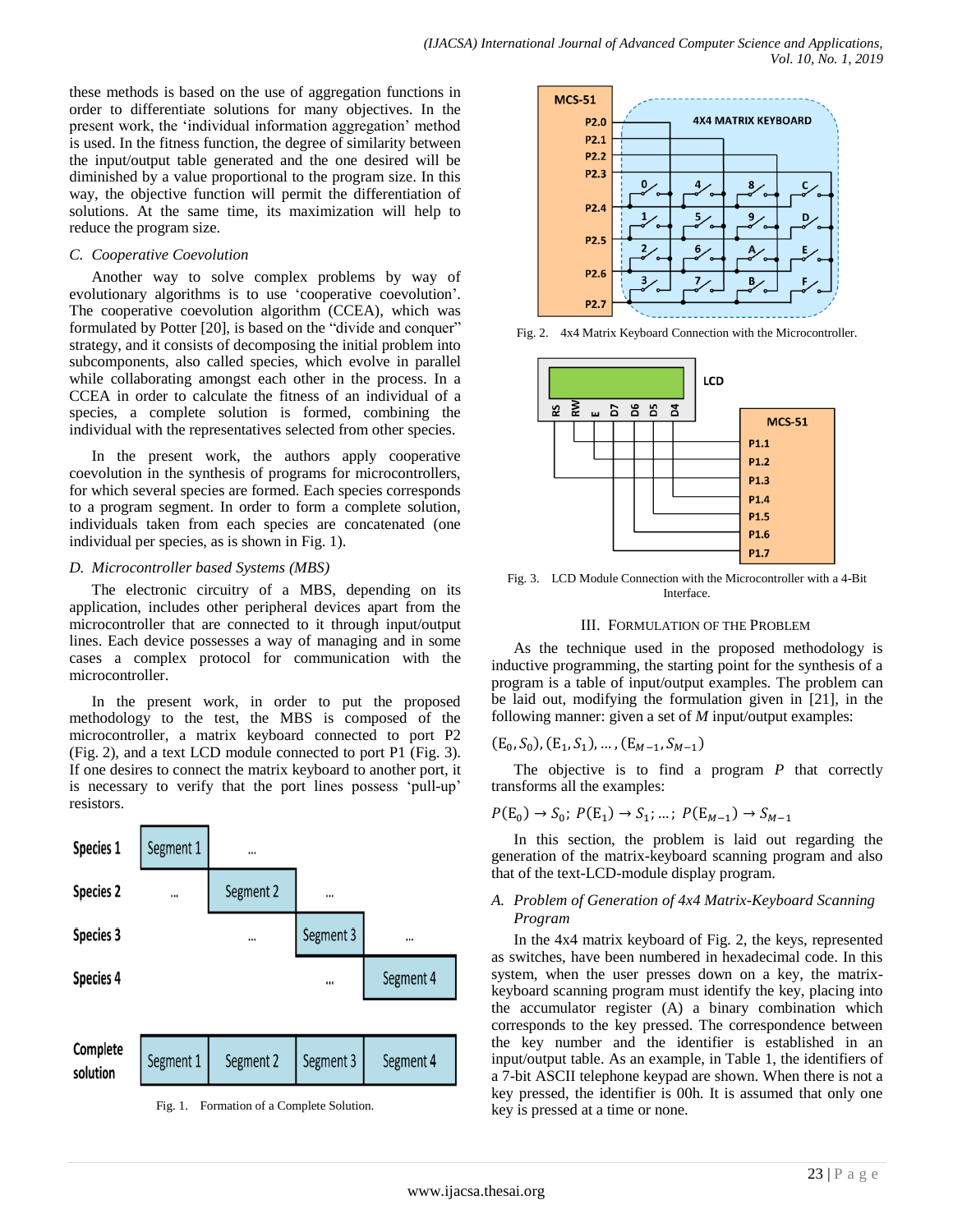|                   | Identifiers of a 7-bit ASCII telephone keypad |                |                |                  |                    |                |                      |                |  |  |
|-------------------|-----------------------------------------------|----------------|----------------|------------------|--------------------|----------------|----------------------|----------------|--|--|
| <b>Key number</b> |                                               | <b>Binary</b>  |                |                  |                    |                |                      |                |  |  |
|                   | Hex                                           | $S^6$          | $S^5$          | $S^4$            | $\boldsymbol{S}^3$ | $S^2$          | $\overline{S}^{\,1}$ | $S^0$          |  |  |
| $\overline{0}$    | 31                                            | $\overline{0}$ | $\mathbf{1}$   | $\mathbf{1}$     | $\overline{0}$     | $\overline{0}$ | $\overline{0}$       | $\mathbf{1}$   |  |  |
| $\mathbf{1}$      | 34                                            | $\overline{0}$ | $\mathbf{1}$   | $\mathbf{1}$     | $\theta$           | $\mathbf{1}$   | $\overline{0}$       | $\theta$       |  |  |
| $\overline{c}$    | 37                                            | $\overline{0}$ | $\mathbf{1}$   | $\mathbf{1}$     | $\overline{0}$     | $\mathbf{1}$   | $\mathbf{1}$         | $\mathbf{1}$   |  |  |
| 3                 | 2A                                            | $\overline{0}$ | $\mathbf{1}$   | $\boldsymbol{0}$ | $\mathbf{1}$       | $\overline{0}$ | $\mathbf{1}$         | $\overline{0}$ |  |  |
| $\overline{4}$    | 32                                            | $\overline{0}$ | $\mathbf{1}$   | $\mathbf{1}$     | $\overline{0}$     | $\overline{0}$ | $\mathbf{1}$         | $\overline{0}$ |  |  |
| 5                 | 35                                            | $\overline{0}$ | $\mathbf{1}$   | $\mathbf{1}$     | $\theta$           | $\mathbf{1}$   | $\overline{0}$       | $\mathbf{1}$   |  |  |
| 6                 | 38                                            | $\overline{0}$ | $\mathbf{1}$   | $\mathbf{1}$     | $\mathbf{1}$       | $\overline{0}$ | $\overline{0}$       | $\overline{0}$ |  |  |
| $\overline{7}$    | 30                                            | $\overline{0}$ | $\mathbf{1}$   | $\mathbf{1}$     | $\overline{0}$     | $\overline{0}$ | $\overline{0}$       | $\overline{0}$ |  |  |
| $\,8\,$           | 33                                            | $\overline{0}$ | $\mathbf{1}$   | $\mathbf{1}$     | $\overline{0}$     | $\overline{0}$ | $\mathbf{1}$         | $\mathbf{1}$   |  |  |
| 9                 | 36                                            | $\overline{0}$ | $\mathbf{1}$   | $\mathbf{1}$     | $\overline{0}$     | $\mathbf{1}$   | $\mathbf{1}$         | $\overline{0}$ |  |  |
| $\mathbf{A}$      | 39                                            | $\overline{0}$ | $\mathbf{1}$   | $\mathbf{1}$     | 1                  | $\overline{0}$ | $\overline{0}$       | $\mathbf{1}$   |  |  |
| B                 | 23                                            | $\overline{0}$ | $\mathbf{1}$   | $\boldsymbol{0}$ | $\overline{0}$     | $\overline{0}$ | $\mathbf{1}$         | $\mathbf{1}$   |  |  |
| $\mathsf{C}$      | 41                                            | $\mathbf{1}$   | $\overline{0}$ | $\overline{0}$   | $\overline{0}$     | $\overline{0}$ | $\overline{0}$       | $\mathbf{1}$   |  |  |
| D                 | 42                                            | $\mathbf{1}$   | $\overline{0}$ | $\overline{0}$   | $\overline{0}$     | $\overline{0}$ | $\mathbf{1}$         | $\overline{0}$ |  |  |
| E                 | 43                                            | $\mathbf{1}$   | $\overline{0}$ | $\overline{0}$   | $\theta$           | $\overline{0}$ | $\mathbf{1}$         | $\mathbf{1}$   |  |  |
| F                 | 44                                            | $\mathbf{1}$   | $\overline{0}$ | $\overline{0}$   | $\theta$           | $\mathbf{1}$   | $\overline{0}$       | $\overline{0}$ |  |  |
| No pressed key    | $00\,$                                        | $\overline{0}$ | $\overline{0}$ | $\overline{0}$   | $\overline{0}$     | $\overline{0}$ | $\mathbf{0}$         | $\overline{0}$ |  |  |

Therefore, the problem is laid out in the following way: using the proposed methodology, a 4x4 matrix-keyboard scanning program is generated, which complies with the input/output table given in Table 1.

The generated program is compared to a human-written program whose algorithm obeys the following reasoning: the pins that control the rows are configured as inputs, while the pins that control the columns as outputs. Only one column is activated, putting  $"0"$  in the corresponding pin, while all the other columns are deactivated with "1". The activation of a column allows one to verify if some key of this column is pressed through the reading of the pin of each row. If the read value is "1", this means that the key is not pressed, and if the value is "0", the key is pressed. This process is repeated for each column.

# *B. Problem of Generation of Two-Digit BCD Number Display Program in the Text LCD Screen*

The text liquid-crystal screen (LCD) is a device that permits the visualization of text messages, where each character is shown in a dot matrix with a standard size of 5x7 dots [22]. Generally, the dots of the matrix darken in order to form the symbols. The control of the dot state of all screen matrices is carried out by a controller, which receives from the microcontroller the ASCII code of a character and displays it on the screen in the current position of the cursor. In this work, an LM016L text LCD screen is used, which has 2 lines of 16 characters per line, connected to port P1.

The LCD screen's signals, which are utilized for its connection with the microcontroller, are: the D7, D6, … , D0 data bus; and control signals E, RS, and R/W. Through the RS

signal, the microcontroller indicates to the LCD screen if an instruction (RS=0) or a character (RS=1) is sent. With the R/W signal, the microcontroller determines the operation to run: reading  $(R/W=1)$  or writing  $(R/W=0)$ . The E signal, called 'data enabling', initiates the operation with a falling edge.

The LCD screen's connection with the microcontroller can be performed by way of an 8-bit or 4-bit data interface. In the present work, authors use the 4-bit interface in which only the D7, D6, D5, and D4 lines are employed. Through these lines, the 8-bit commands and characters are sent. First, the high nibble is sent and later the low nibble. For each nibble, a falling edge is generated in E signal.

The problem can be formulated in the following way: using the proposed methodology, a program is generated, which permits one to visualize in the text LCD screen the two-digit decimal number that is found in the accumulator in packed BCD code. In this case, the input/output table has 100 rows. The input values are the BCD numbers from 00h to 99h. The output values are the timing diagrams that must be generated in the port pins for the visualization of the two-digit decimal number. In the input/output table, the timing diagrams are represented as a decimal or hexadecimal number chain.

One characteristic of the problems laid out is that the generated program must precisely comply with 100% of the input/output table. This is a difference between the application of the LGP to device driver generation and the application of the LGP to symbolic regression problems, where the result generated by the synthesized program can be approximated.

# IV. PROPOSED METHODOLOGY

The methodology is based on the application of the manyobjective cooperative co-evolutionary linear genetic programming, whose realization will be described in detail in this section.

# *A. Instruction Subset and Working Registers*

The instruction set of the 8051-architecture-microcontroller CPU possesses 256 instructions, explained in the technical documentation of the microcontroller [24] [25], of which the instructions figuring in Table 2 will be used in the evolutionary process. In Table 2, it is observed that the used registers are: A (ACC o accumulator), B, R0, R7, and PX. PX is the register of input/output port P0, P1, P2, or P3, used in the peripheral device's connection. The registers A, B, and R0 function as working registers. The R7 register in genetic programs serves to store the input value with the objective that it can be retrieved by the working register. The operand #data is a number in a range from 0 to 255 called 'immediate value'. The operand ‗bit address' is the address of a bit. In the evolutionary process, through bit addresses, the bits of the register A, B, and PX can be accessed. In the program's completion stage, the state register (PSW) is initialized.

# *B. Chromosome and Population Representation*

Chromosome representation is very important in evolutionary algorithms. In LGP, the programs are represented by a linear sequence of instructions of an imperative programming language. For this work, an LGP chromosome representation with a dynamic size was adopted.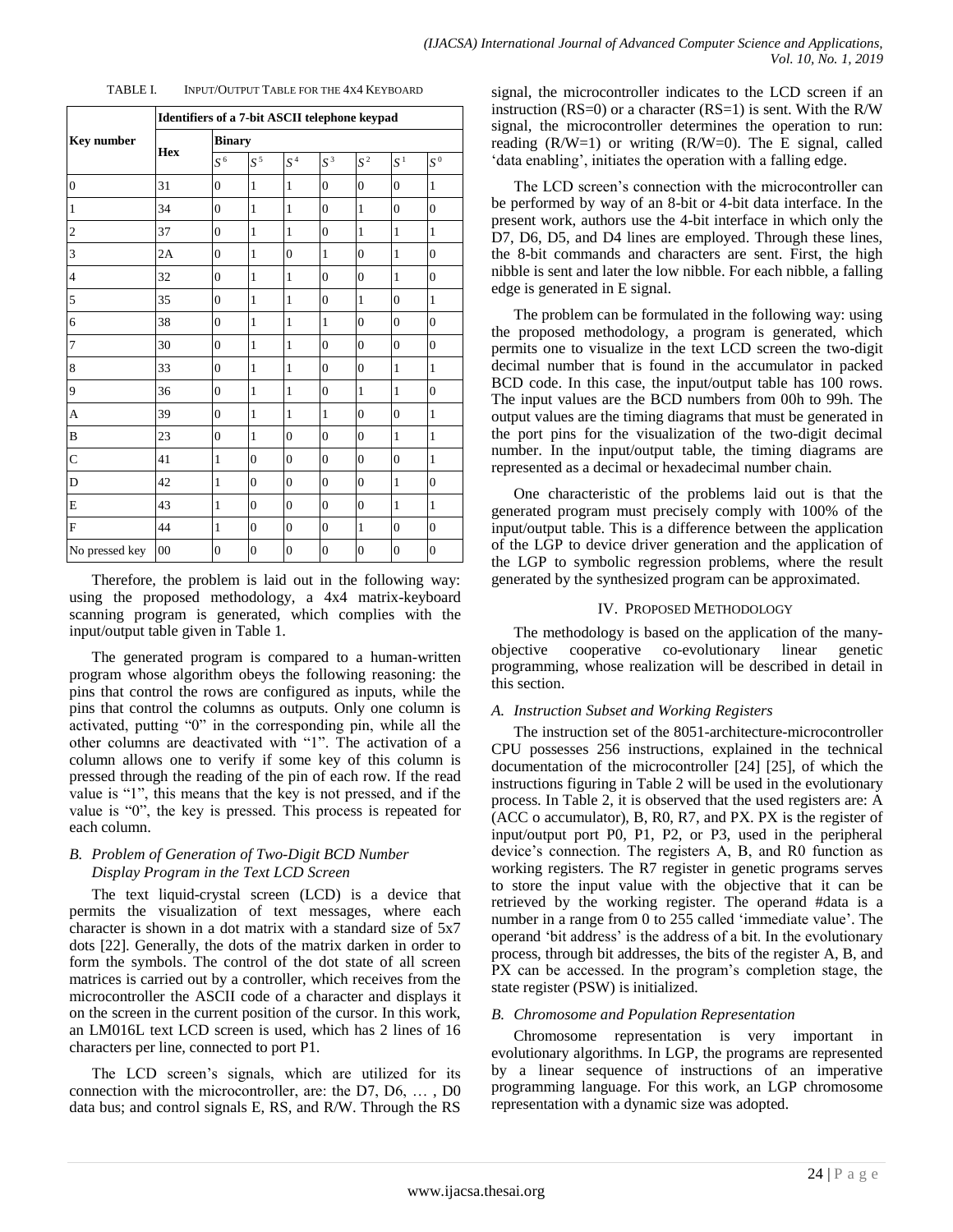| MNE.        | OPER.   | MNE.        | OPER. | MNE.        | OPER.          | MNE.        | OPER.         |
|-------------|---------|-------------|-------|-------------|----------------|-------------|---------------|
| <b>ADDC</b> | A.PX    | <b>INC</b>  | A     | <b>SETB</b> | bit addr       | <b>DEC</b>  | B             |
| ADD         | $A,$ PX | RR          | A     | <b>CLR</b>  | bit addr       | <b>INC</b>  | B             |
| <b>ANL</b>  | A,PX    | <b>DEC</b>  | A     | <b>DEC</b>  | <b>PX</b>      | <b>ANL</b>  | B, A          |
| ORL         | A,PX    | <b>RRC</b>  | А     | <b>INC</b>  | <b>PX</b>      | ORL         | B.A           |
| <b>XRL</b>  | A,PX    | RL          | A     | ORL         | PX,A           | <b>XRL</b>  | B.A           |
| <b>SUBB</b> | A.PX    | <b>RLC</b>  | A     | ANL         | PX,A           | <b>MOV</b>  | B,A           |
| <b>XCH</b>  | A.PX    | <b>SWAP</b> | A     | XRL         | PX,A           | MOV         | B.R0          |
| <b>ADD</b>  | A.R0    | <b>CPL</b>  | A     | <b>MOV</b>  | PX,R0          | <b>ADD</b>  | A,#data       |
| MOV         | A.PX    | <b>CLR</b>  | А     | MOV         | PX,A           | MOV         | A,#data       |
| <b>ADDC</b> | A.R0    | <b>ADD</b>  | A,B   | <b>INC</b>  | R <sub>0</sub> | <b>ADDC</b> | A,#data       |
| ORL         | A.R0    | <b>ADDC</b> | A,B   | <b>DEC</b>  | R <sub>0</sub> | ORL         | A,#data       |
| <b>ANL</b>  | A.R0    | ORL         | A,B   | <b>MOV</b>  | R0.A           | <b>ANL</b>  | A,#data       |
| <b>XRL</b>  | A.R0    | ANL         | A, B  | <b>MOV</b>  | R0,B           | <b>XRL</b>  | A,#data       |
| <b>SUBB</b> | A.R0    | <b>XRL</b>  | A, B  | MOV         | R0.PX          | <b>SUBB</b> | A,#data       |
| <b>XCH</b>  | A, R0   | <b>SUBB</b> | A, B  | MOV         | A.R7           | <b>MOV</b>  | R0.#data      |
| <b>MOV</b>  | A.R0    | <b>XCH</b>  | A,B   | <b>MOV</b>  | B.R7           | <b>CLR</b>  | $\mathcal{C}$ |
| <b>MUL</b>  | AB      | MOV         | A,B   | <b>MOV</b>  | R0, R7         | <b>SETB</b> | $\mathsf{C}$  |
|             |         |             |       | <b>NOP</b>  |                |             |               |

TABLE II. INSTRUCTIONS USED IN GENETIC PROGRAMS

According to [23], program synthesis using genetic programming presents two problems: epistasis and deceptiveness. Epistasis consists in the effects of the action of the instructions in a program being strongly interrelated. The deceptiveness pathology consists in the following: if the fitness is a scalar value, and there are two solutions with different fitness values, the solution with greater fitness is not necessarily the one that is closer to the correct solution. Selecting solutions only by the scalar fitness value can trap the search in a local optimum. In order to avoid the deceptiveness pathology, the authors use many-objective optimization, in which the fitness of an individual is a vector that will be used in the insertion of new individuals into the populations. What is more, in each species there will be two Pareto fronts, P1t and P2t, of variable size N1t and N2t, respectively.

#### *C. Variation Operator*

In each generation, each Pareto front will be kept sorted according to the sum value of fitness vector elements. In the selection of parents,  $(0.75 \cdot \text{N1t} + 0.25 \cdot \text{N2t}) \cdot 0.4$  parent couples are selected. Upon selecting a parent, its index in the list is found with the following formula:

$$
i = \operatorname{trunc}((N-1)(1-a)^3)
$$

where *N* is the length of the list, the function *trunc* returns the integer smaller value of a real number, and *a* is a real random number uniformly distributed in the interval $0 \le a$  . Therefore, the result *i* has a greater probability of finding itself among the lower indices, where individuals of greater fitness are found.

Once the parent couples are selected, to each couple the variation operator is applied, which consists of: crossover (with 0.3 probability) or mutation (with 0.7 probability). The crossover operator consists of the exchange of tails (with 0.3 probability) or the exchange of instructions (with 0.7 probability).

In the crossover operation, the exchange of instructions is performed in randomly-selected positions of the parent sequences, and for the exchange of tails, the same position in the parent sequences is randomly selected.

In a sequence, the mutation is performed, with the same probability, in one of the following ways:

*1)* Removing a randomly-selected instruction.

*2)* Inserting, in a randomly-selected position, a randomlygenerated instruction.

*3)* Exchanging two consecutive instructions.

*4)* Adding to the end of the sequence a randomlygenerated instruction.

*5)* Changing a randomly-selected instruction with a randomly-generated instruction.

#### *D. Fitness Evaluation*

From now on,  $P = [I_0, I_1, ..., I_i, ..., I_{N-1}]$  represents a genetic program.

*1) Exhaustive fitness*: When, in the table of input/output examples, the output is a binary combination, the authors propose calculating the fitness through a search of the output of each bit of the binary combination after the execution of each instruction of the genetic program and in each bit of the working registers. This way of calculating the fitness has called 'exhaustive fitness'.

In order to describe the exhaustive fitness evaluation, the authors use the representation of the input/output table of Fig. 4, where each column of the target output in binary representation is a combinational function, corresponding to a bit of the output combination.

In [26] a way of executing a genetic program in order to improve the output quality is proposed. The approach is oriented toward the genetic program based on trees. The authors apply part of this approach, taking into consideration that, in place of trees, there is a sequence of instructions *P*. The approach consists of forming a table in which each row corresponds to an instruction of the genetic program, and each column corresponds to a row of the input/output table. To this table, the name 'register value matrix' (RVM) is given.

| Input     | <b>Target output</b><br>(decimal or | Target output in the binary representation |           |                        |   |           |  |  |
|-----------|-------------------------------------|--------------------------------------------|-----------|------------------------|---|-----------|--|--|
|           | hexadecimal)                        | $S^{K-1}$                                  | .         | $S^{\rm t}$            | . | $S^0$     |  |  |
| $E_0$     | $S_0$                               | $S_0^{K-1}$                                | $\ddotsc$ | $S_0$ <sup>t</sup>     | . | $S_0{}^0$ |  |  |
| .         | .                                   |                                            |           |                        |   |           |  |  |
| $E_i$     | $S_i$                               | $S_i^{K-1}$                                | .         | $S_i^t$                | . | $S_i^0$   |  |  |
| .         | .                                   |                                            |           |                        |   |           |  |  |
| $E_{M-1}$ | $S_{M-1}$                           | $K-1$<br>$S_{M-1}$                         | .         | $S_{M-1}$ <sup>t</sup> | . | $S_{M-1}$ |  |  |

Fig. 4. Representation of the Input/Output Table (IOT).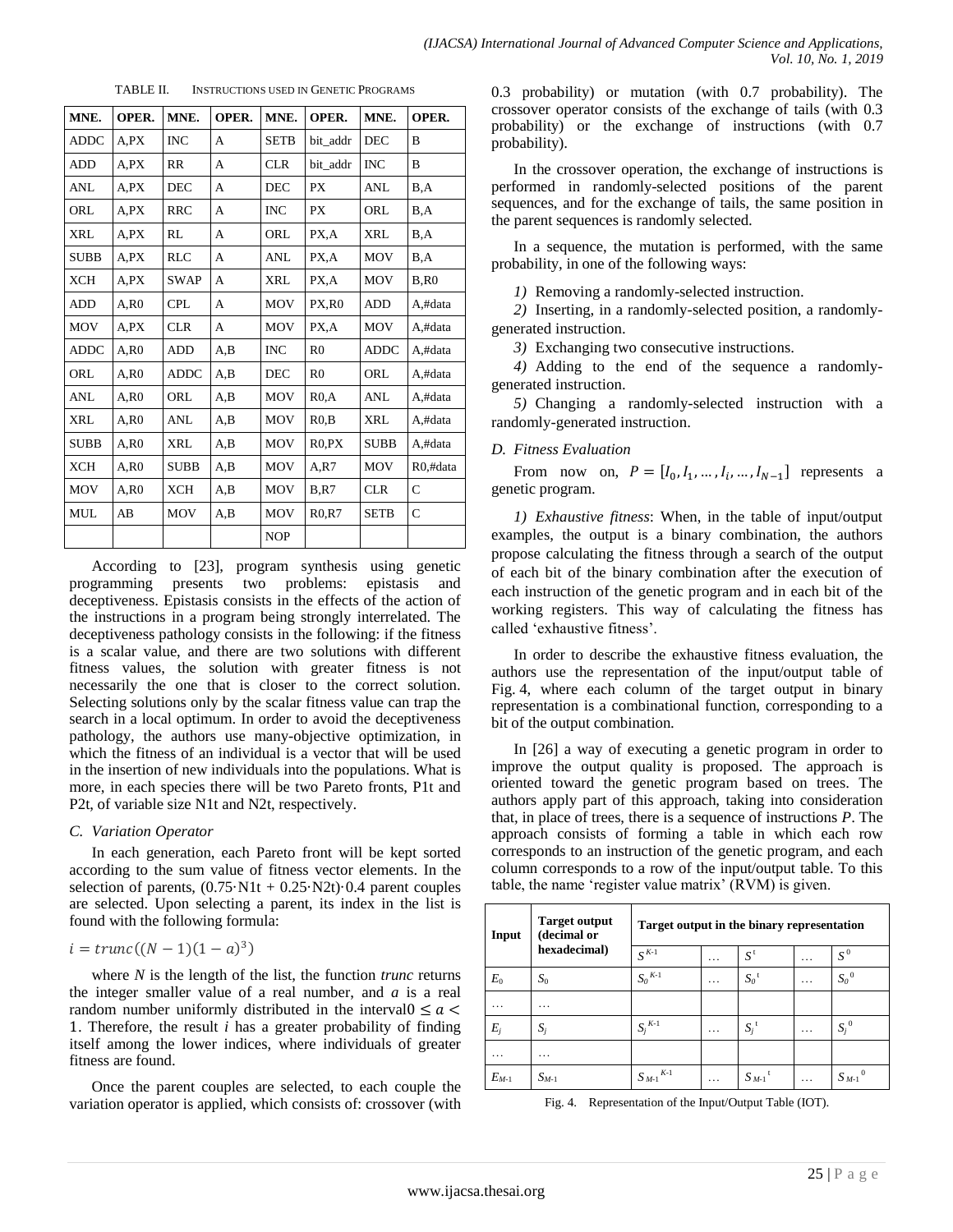Each cell of the RVM matrix possesses 24 bits (the bit numbers from 0 to 7 are for register A, from 8 to 15 for B, and from 16 to 23 for R0). Subsequent the execution of an instruction, the contents of working registers R0, B, and A are stored in the RVM matrix. In this way, after the execution of the genetic program for all inputs of the input/output table, the RVM matrix is completely full.

The authors adopt the following representations:  $RVM_{ij}$  is the RVM cell that contains the working-register values subsequent to the execution of the  $I_i$  instruction for input  $E_j$ , so  $RVM_{ii}^b$  represents the bit *b* of the said cell. If in the RVM matrix, the values of *i* and *b* remain fixed, and *j* is made to vary in the interval  $(0 \le j \le M-1)$ , then  $RVM_{ii}^b$  is a combinational function that only depends on the input value of the input/output table.

In the calculation of the exhaustive fitness (described in Algorithm 1) for each combinational function  $S<sup>t</sup>$  of the table in Fig. 4, the most similar combinational function  $RVM_{ii}^{b}$  is searched for. The location of said function is given by the specific values of *i* and *b*. Therefore, *K* being the number of bits of the output binary combination, the fitness vector will be calculated with the formula:

$$
f = (f^0, f^1, ..., f^{K-1}) \quad \forall \ t = 0, ..., K-1
$$
  

$$
f^t = \max_{\substack{0 \le b \le 23 \\ 0 \le i \le N-1}} \sum_{j=0}^{M-1} \{RVM_{ij}^b \odot S_j^t\}
$$
 (1)

$$
fsum = \sum_{t=0}^{K-1} f^t
$$
 (2)

The symbol " $\odot$ " represents the nor-exclusive logical operation that returns "1" if the input values are equal, and returns "0" otherwise. The summation symbol is the arithmetic sum operation.

The best bit location is specified with the pair (*i, b*), where *i* is the index of the instruction in the sequence, and *b* is the bit number in the RVM matrix cell. Subsequent the fitness evaluation, the bit location matrix (BLM) contains the bit location for all output bits:

$$
BLM = [(i0, b0), ..., (it, bt), ..., (iK-1, bK-1)]
$$
\n(3)

Based on the BLM matrix, the effective program size is calculated:

$$
NE = 1 + \max_{0 \le t \le K-1} (i^t)
$$
 (4)

In order to perform program size optimization, the vector *fop* is used:

$$
f_{op} = (f_{op}^0, f_{op}^1 \dots, f_{op}^{K-1}) \quad \forall \ t = 0, \dots, K-1
$$
  

$$
f_{op}^t = f^t - \alpha \cdot NE
$$
 (5)

$$
fopSum = \sum_{t=0}^{K-1} f_{op}^t
$$
\n(6)

where  $\alpha$  is a parameter which the authors refer to as "instruction penalty", which can take any real value greater than 0 and less than 1/ (*maximum expected size of the program* +1). The evolutionary process upon maximizing  $f_{on}^p$  minimizes NE, which means that the program size is optimized.

The authors informally distinguish between the generated program and the synthesized program. To the sequence of instructions obtained as a result of the evolutionary process, the name 'synthesized program' is given. A generated program is obtained by adding some instructions to the synthesized program. For example, at the beginning of the program, it is necessary to add instructions in order to put in the initial register values. After the synthesis of a program, completion of the program must be performed in order to obtain the generated program. The structure of the generator with exhaustive fitness evaluation is shown in Fig. 5.



Fig. 5. Block Diagram of the Generator with Exhaustive Fitness.



IOT is the input/output table.

 $fmax = K \cdot M$  is the maximum value that can have *fsum*.

 $P = [I_0, I_1, \dots, I_i, \dots, I_{N-1}]$  is the program to evaluate.

*Pbest* is the best program found until the moment with size *NEbest* and with fitness *fbest*

RVM is the register value matrix

- 1. Delete(RVM)
- 2. **for** each *Ej* of IOT **do**
- 3. (A, B, R0, R7)  $\leftarrow$  Initial values;
	- Ports ← Initial values; PSW ← 00H
- 4. **for**  $i = 0$  **to** N-1 **do**
- 5. Execution(*Ii*) for *Ej*

6. 
$$
RVM_{ij} \leftarrow (R0) (B) (A)
$$

```
7. end for
```

```
8. end for
```
- 9. *f*, *fsum*, BLM, NE, *fop* and *fopsum* are calculated with the formula  $(1)$ ,  $(2)$ ,  $(3)$ ,  $(4)$ ,  $(5)$  y  $(6)$  respectively
- 10. **if** (*fsum* > *fbest*) or ((*fsum* = *fmax*) and (*NE* < *NEbest*)) **then**
- 11. *Pbest*  $\leftarrow$  *P*; *NEbest*  $\leftarrow$  *NE*; *fbest*  $\leftarrow$  *fsum*
- 12. **end if**
- 13. Return BLM, NE, *fop, fopsum*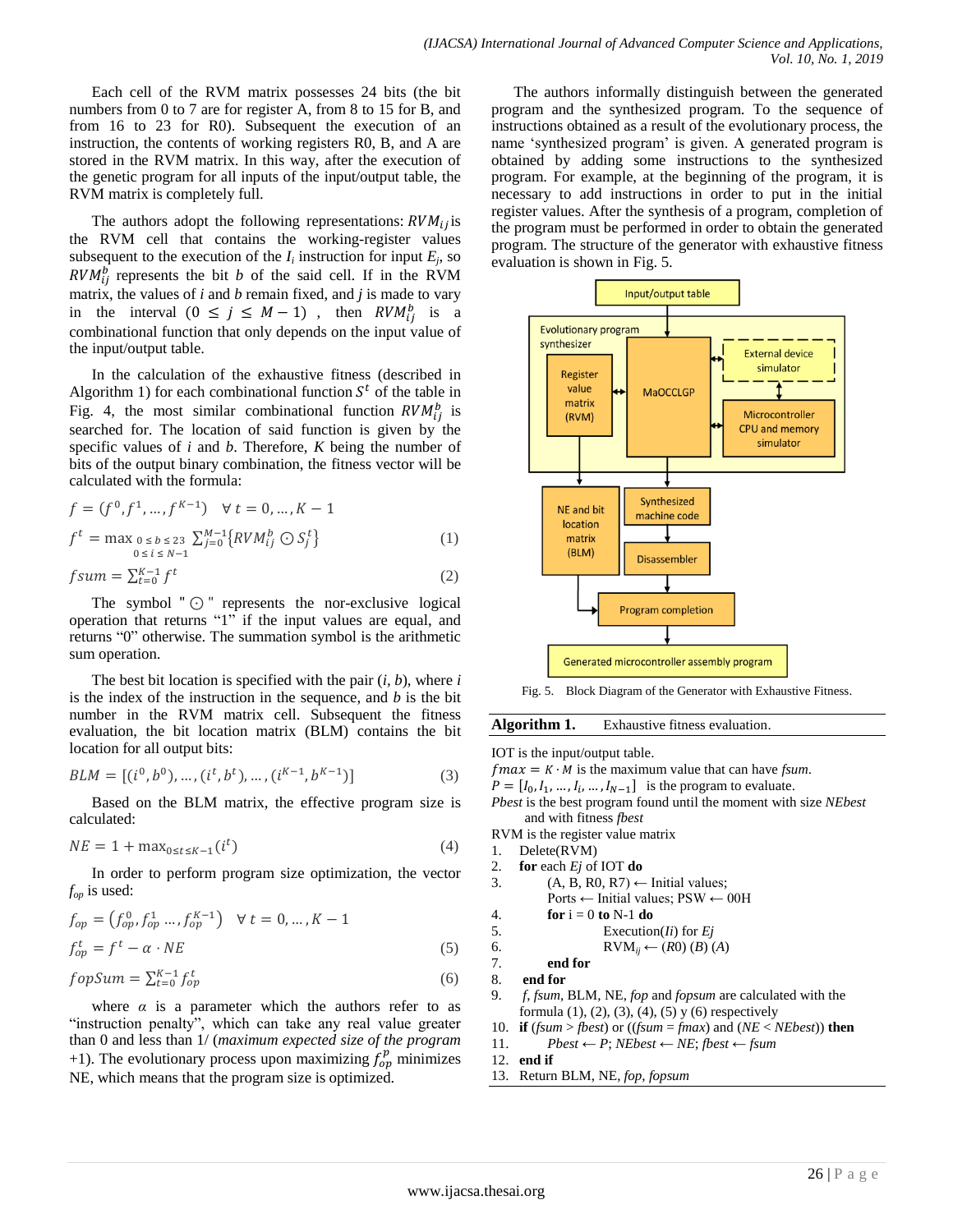#### *a) Program Completion*

When the stop condition is met, the evolutionary algorithm returns the synthesized program and the BLM matrix. The completion of the program is performed in the following way:

- Removing instructions with indices from *NEbest* to N-1.
- Inserting a MOV instruction after each instruction pointed by the BLM matrix in order to store the register that contains the result bit in the memory temporarily.
- Adding "MOV C, bit-address", "MOV bit-address, C" instructions in order to put the result bits together in the accumulator register.
- Adding instructions, before the synthesized sequence, in order to establish the initial values in registers A, B, R0, R7, PX, and PSW.

*2) Fitness when the program generates timing diagrams according to input values*: In this case, the genetic program must generate determined timing diagrams in the pins of the microcontroller's port, depending on the accumulator-register value. For this purpose, it is necessary to evaluate the degree of similarity between the two timing diagrams. In Fig. 6, the comparison of the timing diagrams is illustrated, where the quantity of intervals along the timing diagrams is *L=*6.

In Fig. 7 the input/output table is represented, which determines the timing diagrams that must be generated depending on the input value that is in the accumulator. In this table,  $S_{i,d}$  represents the timing diagrams in all pins of the port in interval *d* when the input is *E<sup>j</sup>* .

| Interval $d$       | $\overline{0}$ |          | $\mathfrak{D}$                                                  | $-3$                             |                                             | 5            |  |
|--------------------|----------------|----------|-----------------------------------------------------------------|----------------------------------|---------------------------------------------|--------------|--|
| $x^d$              |                | $\theta$ | $\begin{array}{ c c c c c } \hline 1 & 0 \\ \hline \end{array}$ |                                  | $\overline{1}$                              | $\mathbf{0}$ |  |
| $y^d$              |                |          | $\overline{0}$                                                  | $\begin{array}{c} 0 \end{array}$ |                                             | $\theta$     |  |
| $x^d \bigodot y^d$ |                |          | $\overline{\phantom{0}}$                                        |                                  |                                             |              |  |
| Weight = $L - d$   | 6              | 5        | 4                                                               | -3                               | $\overline{2}$                              |              |  |
|                    |                |          |                                                                 |                                  | Degree of similarity = $6 + 3 + 2 + 1 = 12$ |              |  |

Fig. 6. Comparison of Two Timing Diagrams.

| Input     | Target timing diagrams (decimal or hexadecimal) |                 |              |   |                |  |  |  |
|-----------|-------------------------------------------------|-----------------|--------------|---|----------------|--|--|--|
|           | 0                                               | .               | d            | . | $L-1$          |  |  |  |
| $E_0$     | $S_{0.0}$                                       | $\cdot$ $\cdot$ | $S_{0,d}$    | . | $S_{0, L-1}$   |  |  |  |
|           |                                                 |                 |              |   |                |  |  |  |
| $E_i$     | $S_{i,0}$                                       | .               | $S_{i,d}$    | . | $S_{j,L-1}$    |  |  |  |
| .         |                                                 |                 |              |   |                |  |  |  |
| $E_{M-1}$ | $S_{M-1, 0}$                                    | .               | $S_{M-1, d}$ | . | $S_{M-1, L-1}$ |  |  |  |

Fig. 7. Representation of the Input/Output Table when Timing Diagrams are Generated Depending on the Input Value.

If the number of pins where the timing diagrams are generated is  $K$ , then each  $S_{i,d}$  value of the target timing diagram and each  $G_{i,d}$  value of the generated timing diagram is expressed in the binary representation, where each bit corresponds to a port pin:

$$
S_{j,d} = \begin{bmatrix} S_{j,d}^{(K-1)} \\ \vdots \\ S_{j,d}^{p} \\ \vdots \\ S_{j,d}^{0} \end{bmatrix}; \quad G_{j,d} = \begin{bmatrix} G_{j,d}^{(K-1)} \\ \vdots \\ G_{j,d}^{p} \\ \vdots \\ G_{j,d}^{0} \end{bmatrix}
$$

In order to find the fitness vector of the timing diagrams generated by the genetic program, first the fitness vector is calculated for each  $E_i$  input and each pin, determining the degree of similarity of the timing diagrams with the following formula:

$$
f_j = (f_j^0, f_j^1, \dots, f_j^{K-1}) \quad \forall \ p = 0, \dots, K-1
$$
  

$$
f_j^p = \sum_{d=0}^{L-1} \{ (L-d) (G_{j,d}^p \odot S_{j,d}^p) \}
$$
 (7)

Where  $(L - d)$  is the weight of the interval d.

Then the fitness for all inputs is calculated:

$$
f = \sum_{j=0}^{M-1} f_j \tag{8}
$$

Thus, for the fitness vector  $f = (f^0, f^1, ..., f^{K-1})$  one also calculates the sum:

$$
f_{sum} = \sum_{p=0}^{K-1} f^p \tag{9}
$$

For each  $E_i$  input, there is a vector  $VNI_i = [i_{i,0}, i_{i,1}, ..., i_{i,d}, ..., i_{i,L-1}]$  with the indices of instructions which produce the changes in the timing diagrams. For the input  $E_i$ the scalar  $NUI_i = \max_d([i_{i,0}, i_{i,1}, ..., i_{i,d}, ..., i_{i,L-1}])$  is calculated, which is the index of the instruction that produced the last value in the timing diagram. Also, the effective size of the program is found:

$$
NE = 1 + \max_{0 \le j \le M-1} (NUI_j)
$$
 (10)

Based on all the  $VNI<sub>j</sub>$  vectors, the authors form the VDIF vector of size *L*, in which each element is equal to the difference between the maximum and minimum values of all the values in each  $VNI_i$  vector position:

$$
VDIF_d = \max_{0 \le j \le M-1} (i_{j,d}) - \min_{0 \le j \le M-1} (i_{j,d})
$$
 (11)

Using *NE* and *DIF max* = max<sub>0 ≤d ≤L-1</sub> (*VDIF<sub>d</sub>*), the fitness  $f_{\alpha p} = (f_{\alpha p}^0, f_{\alpha p}^1, \dots, f_{\alpha p}^{K-1})$  and its sum  $f_{\alpha p}$  are calculated by the following equations:

$$
f_{op}^p = f^p - \alpha \cdot (DIFmax + NE)
$$
 (12)

$$
f_{opsum} = \sum_{p=0}^{K-1} f_{op}^p \tag{13}
$$

Algorithm 2 shows the fitness evaluation when timing diagrams are generated according to input values.

The evolutionary process upon maximizing  $f_{op}^p$  minimizes NE and DIFmax. This means that program size is optimized.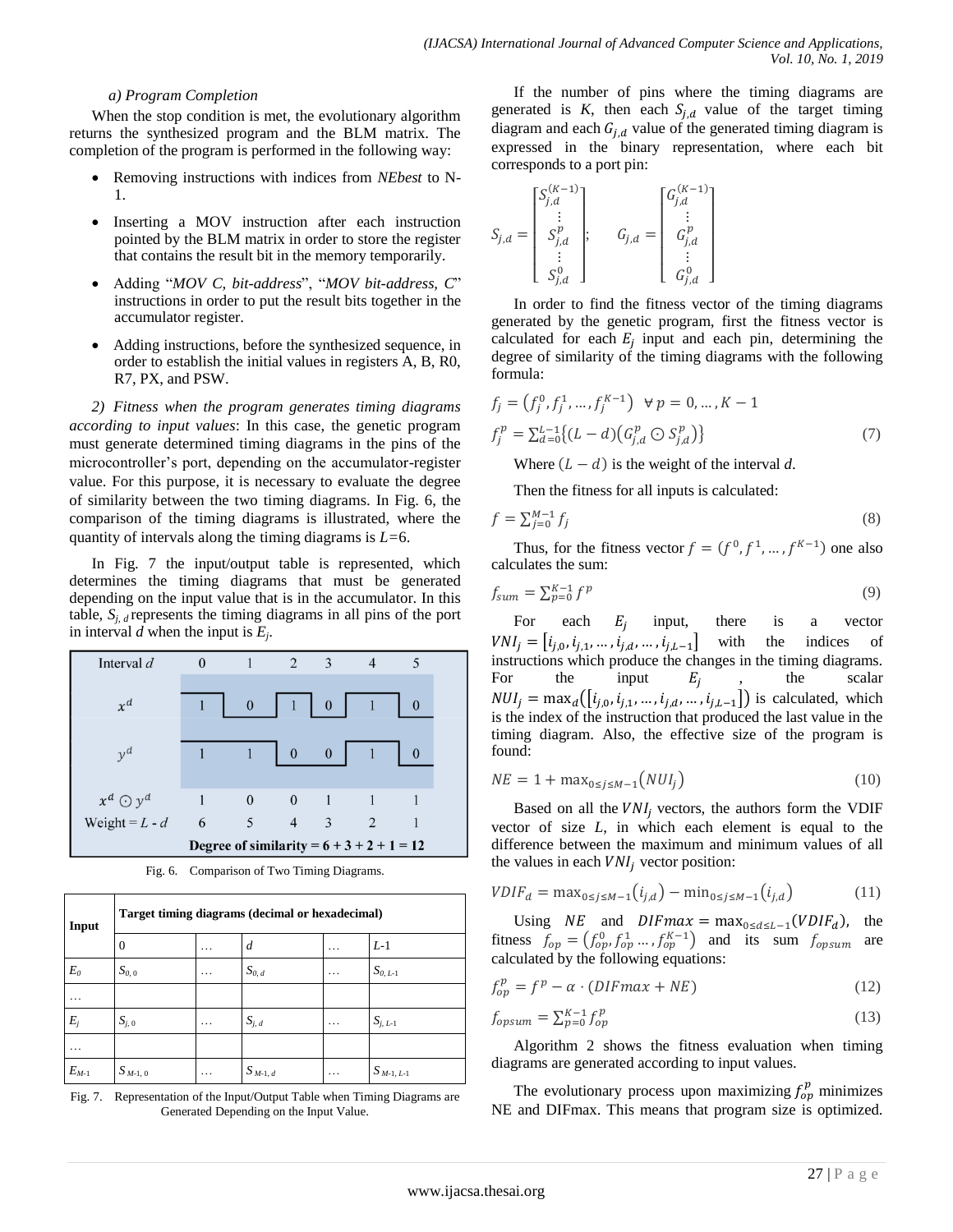At the end of the process, DIFmax must be zero, which ensures that the vectors of the instruction indices that produce the changes in the timing diagrams are equal for all inputs.

The structure of a generator with fitness evaluation when timing diagrams are generated is shown in Fig. 8.

**Algorithm 2.** Fitness evaluation of the program that generates timing diagrams according to input values.

S contains the target timing diagrams.

 $f$ max =  $K \cdot (L + 1) \cdot \frac{L}{2}$  $\frac{L}{2}$  is the maximum value that can have *fsum*.  $P = [I_0, I_1, \dots, I_i, \dots, I_{N-1}]$  is the program to evaluate. *Pbest* is the best program found until the moment with size *NEbest* and with fitness *fbest* 1. Delete(*f*) 2. **for** each input  $E_j$  **do**<br>3. (A, B, R0, R7)  $(A, B, R0, R7) \leftarrow$  Initial values; Ports ← Initial values; PSW ← 00H 4. Delete(Gj); Delete(VNIj) 5. **for**  $i = 0$  to N-1 **do** 6. Execution $(I_i)$ 7. Update(Gj); Update(VNIj); 8. **end for** 9. For the input  $E_j$ ,  $f_j$  is calculated with equation (7) 10.  $f \leftarrow f + f_j$ 11. **end for** 12. *f*, *fsum,NE, fop, fopsum* are calculated with the equations (8), (9), (10), (11) y (12) 13. **if** (*fsum* > *fbest*) or ((*fsum* = *fmax*) and (*NE*< *NEbest*)) **then** 14. *Pbest* ← *P*; *NEbest* ← *NE*; *fbest* ← *fsum*

- 15. **end if**
- 16. Return *NE*, *fop, fopsum*



Fig. 8. Block Diagram of the Timing Diagram Generator.

*E. Many-Objective Cooperative Co-evolutionary Linear Genetic Programming (MaOCCLGP)*

In the MaOCCLGP algorithm, each program segment evolves like a species. In each species, there are two populations, P1t and P2t, which are non-dominated Pareto fronts and two auxiliary lists Qt and Dt. The algorithm begins by randomly generating populations P1t and P2t in each species (see Algorithm 3). Next, a determined quantity of representatives of each species is selected. The representatives are the best individuals on the P1t list, starting from the individual with index 0. Using the representatives, the fitness of individuals of each species is calculated. Each P1t and P2t list is sorted using the *fopsuma* value of each individual.

While the stop condition is not fulfilled, the following operations are performed: in each species, the representatives are selected; next, the parent individuals are selected, to which the variation operator is applied in order to obtain the descendants in list Qt; then, in each species the fitness of each individual of P1t, P2t, and Qt is evaluated; subsequently, in each species the best individuals of Qt in P1t are inserted, putting individuals cast aside in Dt; the best individuals of Dt in P2t are inserted; finally, P1t and P2t are sorted.

In the insertion operations, the algorithm described in [27] is followed, using the *fop* fitness of each individual in such a way that P1t and P2t are Pareto fronts. To maintain diversity a parent is taken from P1t with a probability of 0.75 or from P2t with a probability of 0.25.

Algorithm 3. Many-Objective cooperative co-evolutionary linear genetic programming.

- 1. **for** each species **do**
- 2. Random generation of P1t y P2t;
- 3. **end for**
- 4. Selection of representatives of each species
- 5. **for** each species **do**
- 6. Fitness\_evaluation (P1t)
- 7. Fitness\_evaulation (P2t)
- 8. Sorting(P1t), Sorting(P2t)
- 9. **end for**
- 10. **while** the stop condition is not reached **do**
- 11. **for** each species **do**
- 12. Selection of representatives
- 13. Qt ← Parent selection (Pt1, Pt2)
- 14.  $\text{Or} \leftarrow \text{Variation}(\text{Or})$

15. **end for**

- 16. **for** each species **do**
- 17. Fitness\_evaluation (P1t), 18. Fitness evaluation (P2t),
- 19. Fitness\_evaluation (Qt),

20. **end for**

21. **for** each species **do**

- 22. Insertion of the best from Qt in P1t and those cast aside in Dt;
- 23. Insertion of the best from Dt in P2t
- 24. Sorting(P1t), Sorting(P2t)
- 25. **end for**
- 26. **end while**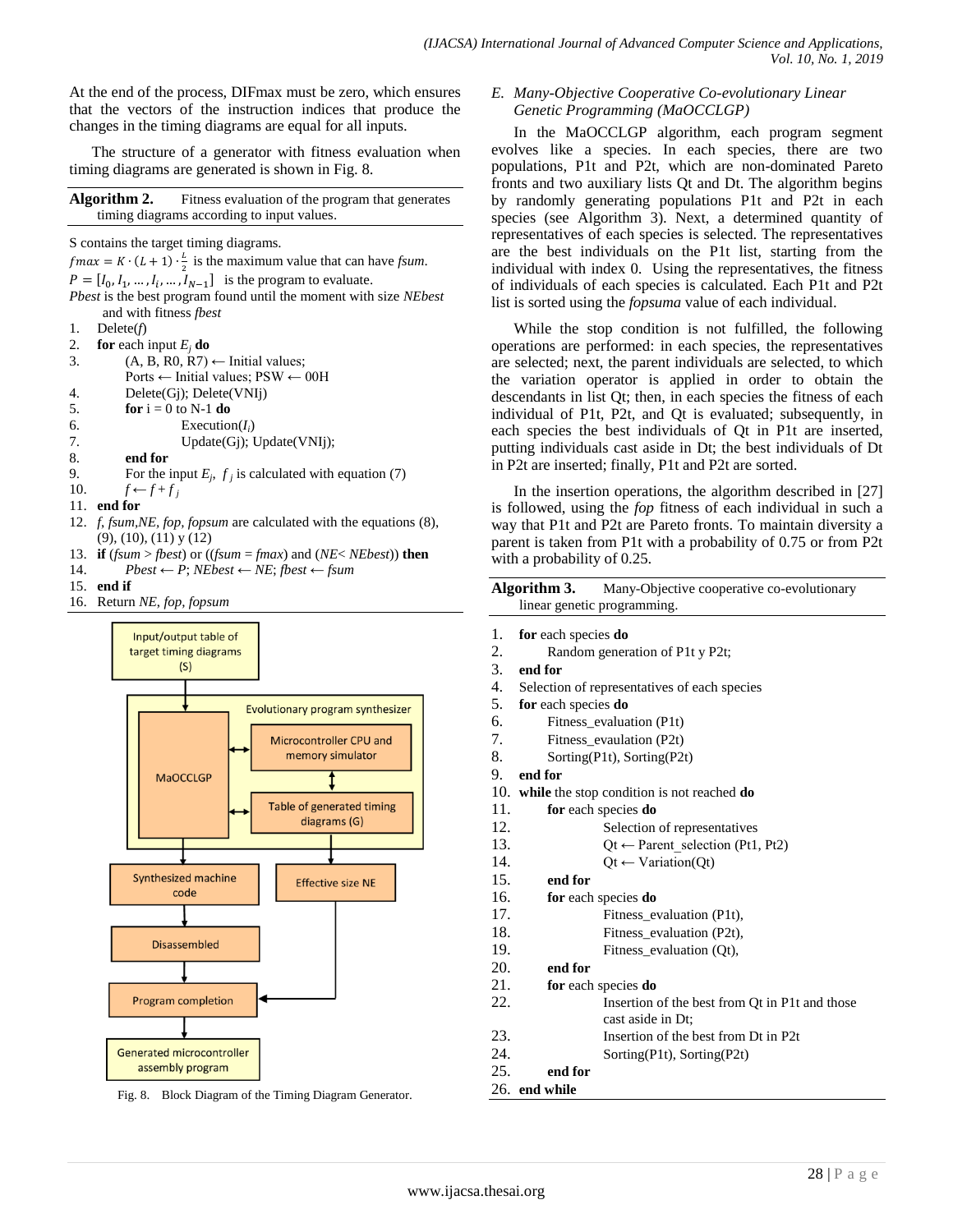The fitness evaluation is performed in the following manner: for example, if the quantity of species is 4 and the quantity of representatives in each species is 2, the representatives are denoted R00 and R01 of species 0, R10 and R11 of species 1, R20 and R21 of species 2, and R30 and R31 of species 3. Therefore, in order to evaluate the fitness of individual Ix of species 2, the fitness of each of the two programs is calculated, the first consisting of the concatenation of R00, R10, Ix, and R30, and the second of R01, R11, Ix, and R31. The fitness of Ix is the *fop* fitness of the program with greater *fopsuma* value. It is necessary to indicate that, in the given example, a total of eight different programs could be formed with representatives and the Ix individual. Nevertheless, due to processing time constraints, only two programs were formed.

#### V. RESULTS AND VALIDATION

To evaluate the performance of the methodology each generator was executed ten times with a limit number of evaluations (LNE). It is possible that in the evolutionary process, a program satisfies the input/output table before reaching the LNE limit. If this is the case, the generator continues running and optimizing the size of the synthesized program until reaching the LNE limit.

In order to analyze the results, the following criteria are used: hit rate (HR), minimum number of instructions (MNI), minimum code size after the compilation (number of bytes) (MCS), and minimum number of clock cycles (MNCC).

In [13], the EMOEA algorithm has been applied in the generation of the following programs: 1) 4x3 matrix keyboard scanning program, 2) initialization program of the LCD screen, and 3) character display on LCD module program. In the present work MaOCCLGP is applied in the generation of the programs: 1) 4x4 matrix keyboard scanning program, and 2) two-digit decimal number display on LCD module program.

The evaluation of the performance of the methodology proposed in this article has been carried out in two ways:

*1)* The EMOEA algorithm that was used in [13] has been applied to the two cases studied in the present work and has been compared with the application of MaOCCLGP. The results are shown in Table 3.

*2)* The programs generated by MaOCCLGP have been compared with programs written by human as shown in Table 4. In this case, the test parameters given in Table 5 were used. Human-written programs taken as a reference were elaborated following the algorithms described in microcontroller assembly language programming courses.

In Table 3, it can be seen that in the generation of the 4x4 matrix keyboard scanning program, the MaOCCLGP algorithm has a hit rate much higher than that of EMOEA. In the generation of the program for BCD number display on the LCD screen, the MaOCCLGP algorithm produced a smaller program.

In Table 4, it is observed that in the two analyzed cases, the hit rate is high (80%). Comparing the best generated keyboardscan program with the written by human program, it is observed that regarding minimum length, the generated program is 13% bigger than the human-written program. Regarding code size, the generated program is 3% bigger, and with regard to clock cycles, it is 71% more spread out. The difference between the minimum-length and code-size percentages is due to the fact that the human-written program makes use of conditional jump instructions, which possess 3 bytes. The significant difference between the minimum-length and clock-cycle-number percentages is due to the fact, that in the generated program all the instructions are executed. On the other hand, in the human-written program, due to the jump instructions, not all instructions are run. Upon comparing the generated program and the written by human program for BCD-number-display on LCD screen, it is observed that the human-written program has slightly-higher percentages in the three criteria of MNI 22%, MCS 2%, and MNCC 10%, which demonstrates the advantage of the generated program in the solution of this problem.

TABLE III. COMPARISON OF THE PERFORMANCE OF THE EMOEA AND MAOCCLGP ALGORITHMS

| <b>Generated Program</b>                       | <b>Algorithm</b> | LNE HR<br>x10 <sup>6</sup> | (9/0) |    |     | <b>MNI MCS MNCC</b> |
|------------------------------------------------|------------------|----------------------------|-------|----|-----|---------------------|
| 4x4 matrix keyboard<br>scanning in 7-bit ASCII | <b>EMOEA</b>     | 3                          | 10    | 57 | 105 | 828                 |
| code                                           | <b>MaOCCLGP</b>  | 3                          | 80    | 61 | 115 | 840                 |
| Two-digit BCD number                           | <b>EMOEA</b>     | 1                          | 100   | 25 | 48  | 324                 |
| display on LCD module                          | <b>MaOCCLGP</b>  | $\overline{2}$             | 80    | 23 | 46  | 348                 |

TABLE IV. COMPARISON OF PROGRAMS GENERATED BY MAOCCLGP AND PROGRAMS WRITTEN BY HUMAN

| Program                                                                          | $N^{\circ}$    | <b>HR</b><br>(%) |    |     | MNI MCS MNCC |
|----------------------------------------------------------------------------------|----------------|------------------|----|-----|--------------|
| Generated program for 4x4 matrix<br>keyboard scanning in 7-bit ASCII code        | P <sub>1</sub> | 80               | 61 | 115 | 840          |
| Written by human program for 4x4 matrix<br>keyboard scanning in 7-bit ASCII code | P <sub>2</sub> |                  | 54 | 111 | 492          |
| Generated program for two-digit BCD<br>number display on LCD module              | P <sub>3</sub> | 80               | 23 | 46  | 348          |
| Written by human program for two-digit<br>BCD number display on LCD module       | <b>P4</b>      |                  | 28 | 47  | 384          |

TABLE V. TEST PARAMETERS FOR MAOCCLGP

| <b>Parameter</b>                                  | P <sub>1</sub> | P3                          |
|---------------------------------------------------|----------------|-----------------------------|
| Initial population size of each species           | 200            | 200                         |
| Number of species                                 | 10             | 10                          |
| Number of representatives                         | 2              | 2                           |
| Initial size of the program segment $(min - max)$ | $2 - 4$        | $2 - 4$                     |
| LNE – Limit number of evaluations $(x10^{\circ})$ | 3              | $\mathcal{D}_{\mathcal{A}}$ |
| α                                                 | 0.001          | 0.01                        |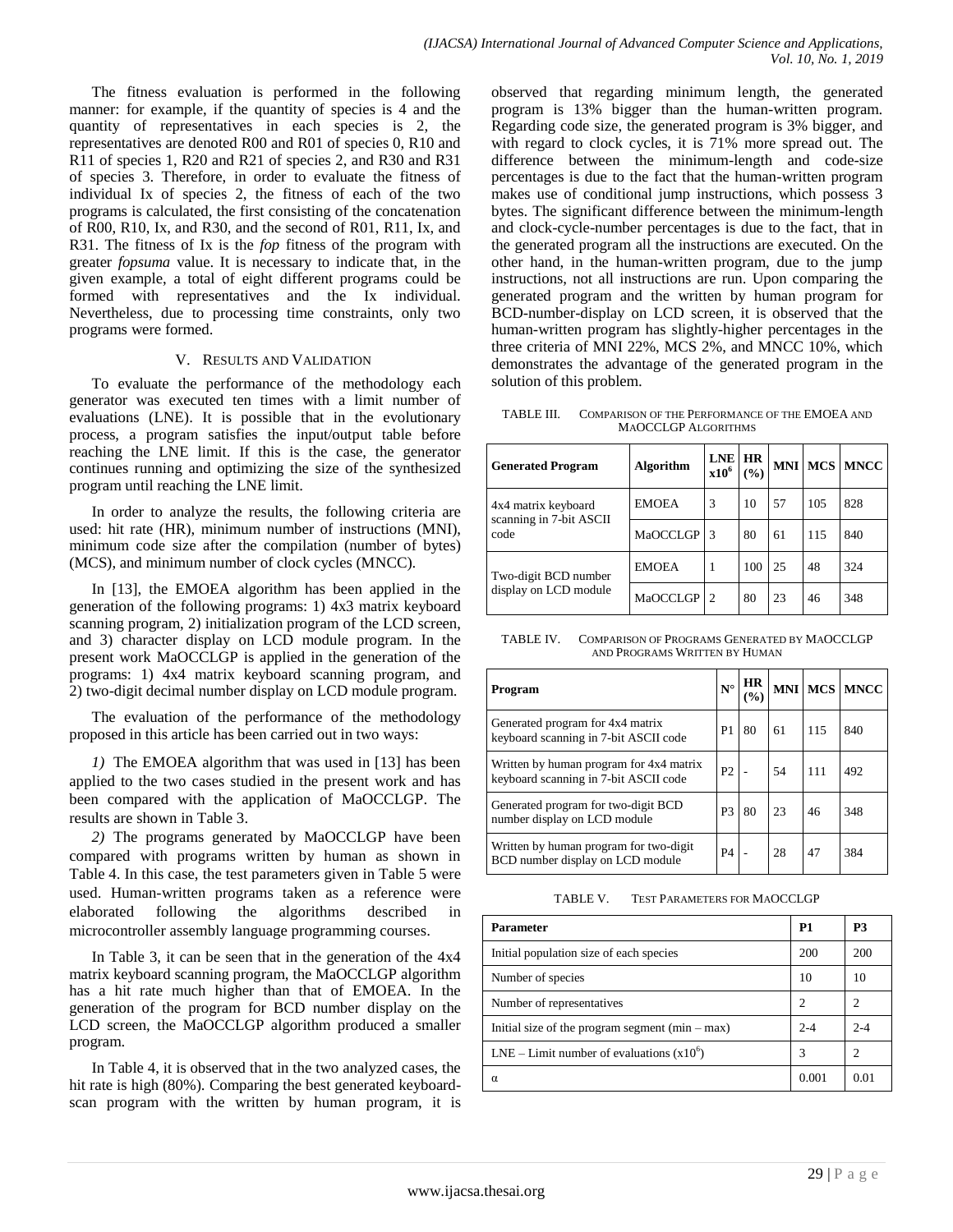#### TABLE VI. PROGRAM EXAMPLES

| P1                                                                                                                                                                                                                                                                                                                                                                                                                                                                                                                                                                                                                                                                                                                                                                               | <b>P2</b>                                                                                                                                                                                                                                                                                                                                                                                                                                                                                                                                                                                                                                                                                                                                                                                                | P3                                                                                                                                                                                                                                                                                                        | P4                                                                                                                                                                                                                                                                                                                                                                                   |
|----------------------------------------------------------------------------------------------------------------------------------------------------------------------------------------------------------------------------------------------------------------------------------------------------------------------------------------------------------------------------------------------------------------------------------------------------------------------------------------------------------------------------------------------------------------------------------------------------------------------------------------------------------------------------------------------------------------------------------------------------------------------------------|----------------------------------------------------------------------------------------------------------------------------------------------------------------------------------------------------------------------------------------------------------------------------------------------------------------------------------------------------------------------------------------------------------------------------------------------------------------------------------------------------------------------------------------------------------------------------------------------------------------------------------------------------------------------------------------------------------------------------------------------------------------------------------------------------------|-----------------------------------------------------------------------------------------------------------------------------------------------------------------------------------------------------------------------------------------------------------------------------------------------------------|--------------------------------------------------------------------------------------------------------------------------------------------------------------------------------------------------------------------------------------------------------------------------------------------------------------------------------------------------------------------------------------|
| mov $a, \#0$<br>mov b,a<br>mov r0,a<br>mov $p2,$ #ffh<br>mov psw,#0<br>clr 163<br>inc p2<br>mov a,#15<br>xch a,p2<br>add a,p2<br>mov 38,a<br>subb a,b<br>add a,#232<br>addc a,#81<br>mov 35,a<br>addc a,#206<br>mov 37,a<br>orl a,#131<br>cpl a<br>rl a<br>subb a,p2<br>mov p2,a<br>addc a,p2<br>cpl a<br>mov 34,a<br>setb 165<br>addc a,b<br>rl a<br>orl a,p2<br>mov 36,a<br>dec a<br>anl a,p2<br>dec a<br>swap a<br>add a,p2<br>add a,#232<br>cpl a<br>subb a,p2<br>subb a, p2<br>mov 32,a<br>subb a,p2<br>add a,#177<br>xch a,p2<br>xrl b,a<br>addc a,p2<br>mov 33,a<br>mov a,#0<br>mov $c, 5$<br>mov 224,c<br>mov $c,10$<br>mov 225,c<br>mov c,23<br>mov 226,c<br>mov $c,30$<br>mov 227,c<br>mov $c, 33$<br>mov 228,c<br>mov $c,47$<br>mov 229,c<br>mov $c, 51$<br>mov 230,c | mov $p2, \text{\#0feh}$<br>jb $p2.4,n1$<br>mov $a, #'1'$<br>ret<br>$n!$ : jb $p2.5,n2$<br>mov $a$ ,#'4'<br>ret<br>n2: jb p2.6,n3<br>mov $a, #7'$<br>ret<br>n3: jb p2.7,n4<br>mov a,#'*'<br>ret<br>n4:mov p2,#0fdh<br>jb $p2.4,n5$<br>mov $a, #'2'$<br>ret<br>$n5$ : jb $p2.5,n6$<br>mov $a, #'5'$<br>ret<br>n6: jb p2.6,n7<br>mov $a, #'8'$<br>ret<br>n7: jb p2.7,n8<br>mov $a, #'0'$<br>ret<br>n8:mov p2,#0fbh<br>jb $p2.4,p9$<br>mov $a, #'3'$<br>ret<br>n9: jb p2.5,n10<br>mov $a, #'6'$<br>ret<br>n10: jb p2.6,n11<br>mov $a, #'9'$<br>ret<br>n11: jb p2.7,n12<br>mov $a, #'#'$<br>ret<br>n12:mov p2,#0f7h<br>jb p2.4,n13<br>mov a,#'a'<br>ret<br>n13: jb p2.5,n14<br>mov a.#'b'<br>ret<br>n14: jb p2.6,n15<br>mov a,#'c'<br>ret<br>n15: jb p2.7,n16<br>mov a.#'d'<br>ret<br>$n16$ : mov a,#0<br>ret | mov $a, \#0$<br>mov b,a<br>mov r0,a<br>mov r7,a<br>mov $p1, \text{\#Offh}$<br>mov psw,#0<br>mov r0,#60<br>mov p1,r0<br>clr 146<br>anl a,#252<br>orl a,#13<br>xch a,p1<br>clr 146<br>mov p1,r0<br>clr 146<br>mov acc,r7<br>clr 229<br>swap a<br>orl a,#12<br>xch a,p1<br>mov $a,#6$<br>clr 146<br>anl p1,a | mov r0,a<br>anl a,#0fh<br>orl a,#30h<br>push acc;<br>mov a,r0<br>swap a<br>anl a,#0fh<br>orl a,#30h;<br>acall send_data<br>pop acc<br>acall send_data<br>send_data:<br>mov r0,a<br>anl a,#0f0h<br>add a,#00ch<br>mov p1,a<br>anl a,#0f0h<br>add a,#008h<br>mov p1,a<br>mov a,r0<br>swap a<br>anl a,#0f0h<br>add a,#00ch<br>mov p1,a<br>anl a,#0f0h<br>add a,#008h<br>mov p1,a<br>ret |

In Table 6, examples of generated (P1, P3) and humanwritten programs (P2, P4) are shown. In the generated programs, the instructions in boldface were obtained as a result of the evolutionary process, while those in normal font were put into the program during the completion stage. All programs have been tested in the Proteus software from Labcenter Electronics. The programs that manage the LCD screen have been tested when the clock frequency of the microcontroller is 100 kHz.

#### VI. CONCLUSIONS AND SUGGESTIONS

In this work, a new method of generating programs in assembly language for microcontroller-based systems was described. The method uses many-objective cooperative coevolutionary linear genetic programming.

When the objective is to find a binary combination, for the fitness evaluation exhaustive fitness was proposed, which, for each bit of the binary combination, searches for an output in the genetic program at the bit level, permitting a faster convergence of the evolutionary algorithm. On the other hand, when the objective is to generate variations in the logical values in the pins of the microcontroller's input/output port, the fitness evaluation was proposed, which is based on the comparison of the generated timing diagrams with the target timing diagrams.

The methodology was tested for the 8051 architecture in two examples that are frequently found in microcontrollerbased systems: 4x4 matrix-keyboard scanning program and two-digit BCD-number display program on the text LCD screen.

The comparison of the generated and human-written programs for the case of BCD-number display on LCD screen shows an advantage of the generated program in the three analyzed criteria. This procedure possesses the following particularity: when it is human-written, it is developed in two stages. First, the BCD-code number is converted into ASCII code, and later the ASCII characters are displayed on the LCD screen. On the other hand, when the program is generated, the generator can carry out the task in a direct manner, without their explicitly being a conversion of the BCD code into ASCII code.

One disadvantage of the proposed methodology is that for certain cases the input/output table can be too big. In those cases, making use of the counterexamples-driven genetic programming, described in [28], is suggested for future research.

Based on the results shown in Table 4, it can be concluded that the microcontroller programs in assembly language, generated following the proposed methodology, are capable of competing with programs written by a human programmer in the solution of the specific tasks. However, it is necessary to point out that currently limitations exist, meaning that there are tasks for which the generator did not manage to produce a program that complies with 100% of the input/output table, for example, natural binary number display on LCD screen, which would be interesting area for future research to help improve the methodology.